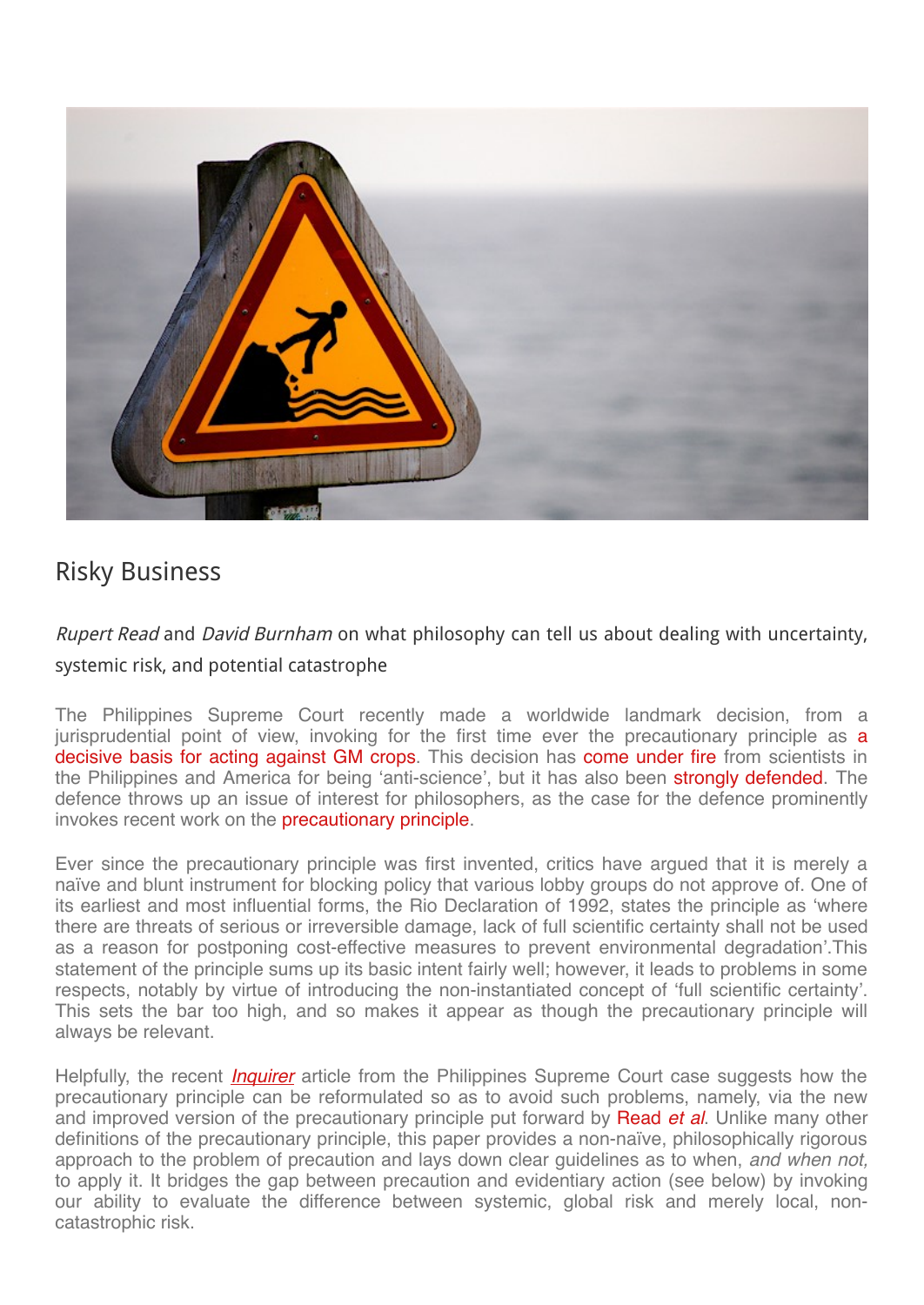Broadly, Read *et al*. argue that the precautionary principle should only be invoked to *settle* an issue (that is, it can only be a decisive consideration) in extreme situations, when the potential harm is systemic and the possible consequences involve total and irreversible ruin, such as extinction (human or otherwise). This is as opposed to situations where the risks are nonpropagating and merely local in scope.

It is essential to distinguish here between ordinary risk management and the precautionary principle. We encounter risks almost every moment of every day, and these require managing. In these cases, we typically know most of the variables and our calculations can take these into account when deciding on the appropriate course of action. So too with many other run-of-the-mill scientific or economic decisions: we more or less know the possible outcomes. And even if we do not know the possible outcomes, we at least know something about their upper bound. For example, the worst thing that can happen to one of us crossing a road is to get run over. If one is run over, that's very bad; but it's not a catastrophe. The precautionary principle doesn't therefore recommend against crossing the road (though it would recommend against crossing the road blindfolded, as it were). The precautionary principle is decisive when unavoidable uncertainty or ignorance is involved, especially when one of the uncertain risks is the risk of ruin. For one cannot calculate anything when a number of the variables are missing, have such a broad range that they essentially say nothing, or have a potentially infinite value.

The idea of ruin is a key point for making the precautionary principle salient. A system that achieves (sic!) ruin cannot recover; in these cases, there is clear need for a precautionary intervention, especially when the system that is at risk is one that plays a major role in vulnerable ecosystems or in life on this planet. A key constituent of ruin is increased uncertainty, because as uncertainty increases, so too does the scope for harm. Critics ('sceptics') often use this argument to say that because there is uncertainty associated with, for instance, the evidence for man-made climate change, the risks may be less than people think. This is true, but it neglects to mention that the risks may, symmetrically, also be greatly *[increased](http://www.theguardian.com/environment/climate-consensus-97-per-cent/2014/apr/04/climate-change-uncertainty-stronger-tackling-case)* (or they may lie anywhere in between). And it is this ruinous case, where the risk is far greater than we could have known, that we need to be determined to prevent.

One could suggest that this is merely an ideological point, that human beings are naturally risktakers and that we should let people make their own decisions instead of 'hampering' them with this principle. But this is a misunderstanding of ruin. Ruin is not a mere possibility, it is a statistical certainty if the action that is ruinous is continued. For example, if a human being jumps off a footstool, he is very, very unlikely to die; but if he jumps off a twenty-storey building, he will surely die —and even if he only jumps off a two-storey building enough times, he will die. There is a point after which the system, in this case the human body, cannot absorb any more damage; in the case of the planet, it might be after losing a particular percentage of biodiversity or perhaps the oceanacidity reaching a certain pH.

It is useful to dwell for a moment in a little detail on a concrete case. The risks and uncertainties associated with genetically modified organisms (GMOs) serve as an excellent example of where the principle could and should be applied. GMOs represent a systemic risk to both human health and various ecosystems. We have no truly long-term studies on any of the 'tail' risks to human health or ecosystem health from GMOs, and it is as yet unclear how such studies *could* be undertaken safely, outside the laboratory (and they would need to be undertaken outside the laboratory, to demonstrate safety). The risk of complete ecosystem breakdown through collapse of homogenized mega-monocultures and the connected risk of biodiversity collapse are risks it would be reckless to take. Thus, Read *et al*. conclude, GMOs offer a clear and systemic risk of ruin.

## **EFORUM** arqued that the precautionary principle is merely negative, stifling innovation. Contrary to

certain activities—for instance, certainly GMOs and possibly nuclear power—it can also be used to *prompt* actions, such as further research or the implementation of one technology over another. [The](http://blogs.lse.ac.uk/theforum/) hope is that this [clarification](http://blogs.lse.ac.uk/theforum/forthcomingevents) of the [principle](http://blogs.lse.ac.uk/theforum/blog/) will [allow](http://blogs.lse.ac.uk/theforum/thepodcasts) decision [makers](http://blogs.lse.ac.uk/theforum/pastevents/) at all l[evels](http://blogs.lse.ac.uk/theforum/aboutus/) to discern Huthen annewhere to mhol it bethe right bongs, the ersetility of the principle could make it a